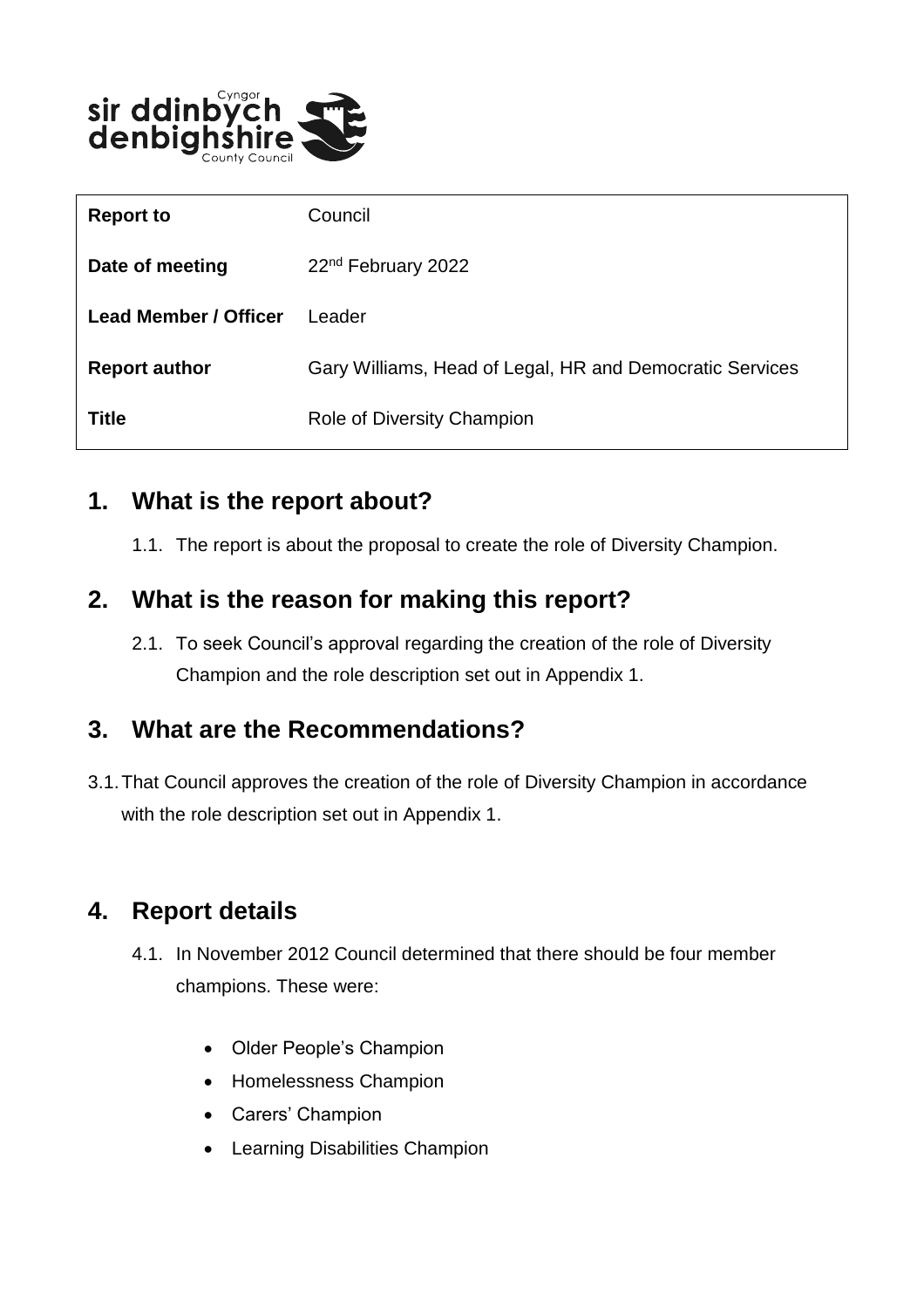- 4.2. On 7<sup>th</sup> December 2021 Council agreed that the role of Young Persons' Champion be created and that this role could be occupied by any member of the Council.
- 4.3. Also on the 7<sup>th</sup> December 2021 Council considered a motion calling for the creation of a Diversity Champion. Council resolved that a report on the role of a Diversity Champion be presented to Democratic Services Committee to define the role and a further report to be presented to Full Council.
- 4.4. A role description has been drafted and is attached as Appendix 1 to this report. The role description is drafted to follow the same form as the role descriptions adopted for the current champions.
- 4.5. The Democratic Services Committee was asked, at its meeting on 28<sup>th</sup> January 2022 to consider the content of this draft role description, whether the role should be carried out by the relevant Lead Member or a non-Cabinet member, and to recommend to Council whether to adopt the role description as drafted or as amended by the Committee.
- 4.6. The Democratic Services Committee agreed to recommend to Council that there should be a role of Diversity Champion and that it could be carried out by a non-Cabinet member. The Committee agreed the role description as set out in Appendix 1.

### **5. How does the decision contribute to the Corporate Priorities?**

5.1. The Council's Corporate Plan contains a commitment to engage, challenge and where possible remove barriers to opportunities for those with protected characteristics

### **6. What will it cost and how will it affect other services?**

6.1 There may be occasional travelling costs incurred if a member champion attends meetings or events related to their champion role. These will be contained within the existing budgets allocated for member travel.